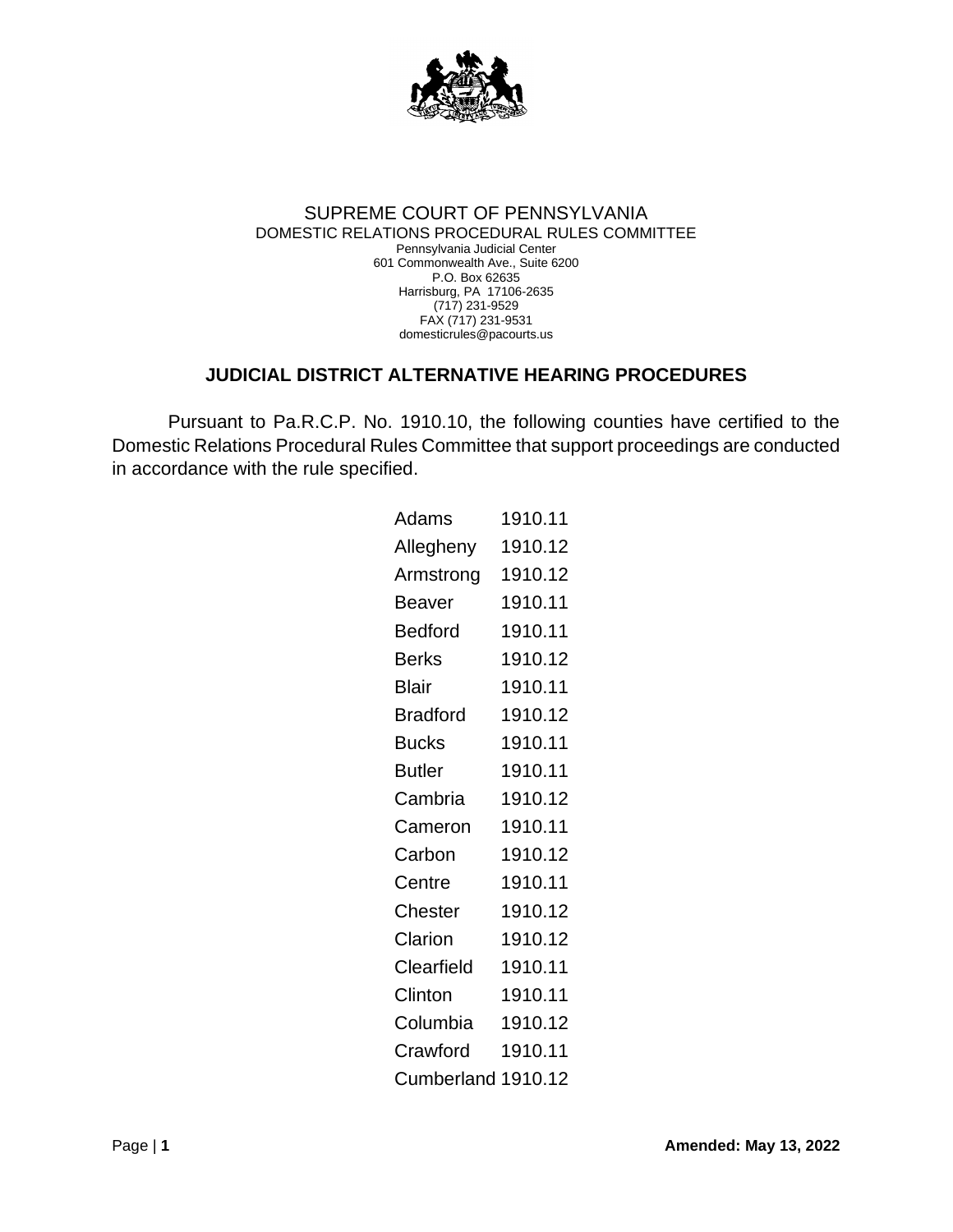| Dauphin                | 1910.11 |
|------------------------|---------|
| <b>Delaware</b>        | 1910.11 |
| Elk                    | 1910.12 |
| Erie                   | 1910.11 |
| Fayette                | 1910.11 |
| Forest                 | 1910.12 |
| Franklin               | 1910.12 |
| Fulton                 | 1910.11 |
| Greene                 | 1910.11 |
| Huntingdon             | 1910.11 |
| Indiana                | 1910.12 |
| Jefferson              | 1910.11 |
| Juniata                | 1910.11 |
| Lackawanna             | 1910.12 |
| Lancaster              | 1910.11 |
| Lawrence               | 1910.11 |
| Lebanon                | 1910.12 |
| Lehigh                 | 1910.12 |
| Luzerne                | 1910.12 |
| Lycoming               | 1910.12 |
| McKean                 | 1910.12 |
| Mercer                 | 1910.11 |
| Mifflin                | 1910.11 |
| Monroe                 | 1910.12 |
| Montgomery             | 1910.12 |
| Montour                | 1910.12 |
| Northampton            | 1910.11 |
| Northumberland 1910.11 |         |
| Perry                  | 1910.11 |
| Philadelphia           | 1910.12 |
| Pike                   | 1910.11 |
| Potter                 | 1910.11 |
| Schuylkill             | 1910.12 |
| Snyder                 | 1910.11 |
| Somerset               | 1910.11 |